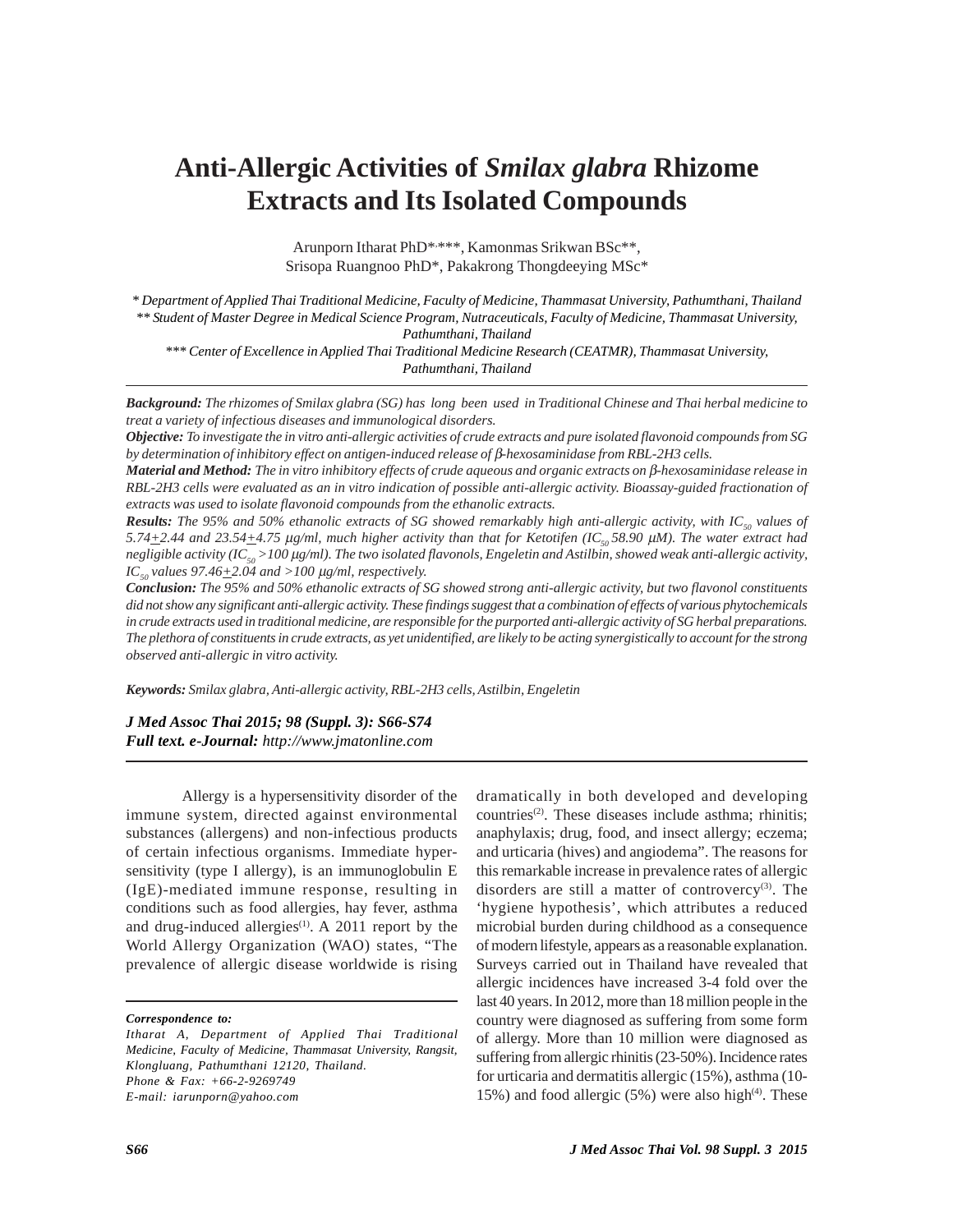allergic diseases can in some cases cause severe symptoms, and in all cases, they cause major disruption to quality of life.

A large number of modern procedures are available for the accurate diagnosis, prevention and treatment of allergic disorders, including drug treatment. However, specialized units within hospitals on allergy treatment are not always accessible in most countries. Furthermore, allergic disorders are chronic conditions that can affect multiple organs and systems throughout the lifespan of patients. The cost of these modern drugs and treatment procedures are prohibitive for majority of the world's population, who, therefore, rely on lowcost traditional herbal medicines. Indeed, the World Health Organization (WHO) summarizes in its 2011 report that in much of the developing world, 70-95% of the population relies on such traditional medicines for primary healthcare<sup>(5)</sup>.

Herbal medicines from *Smilax*, a genus of about 300-350 species native to tropical and template parts of the world, has been used in traditional medicine by most cultures over hundreds of years. For example, the roots of *Smilax officinalis* (common name sarsaparilla) was used in Central and South American ancient cultures, probably for centuries, before its discovery and subsequent introduction into European medicine around 1,550-1,600. Interestingly ancient cultures in Africa and Asia were also using other *Smilax* species for very similar conditions to those used by ancient South American cultures<sup>(6)</sup>. The common name 'Sarsaparilla' is often used as a catchall term for many species of *Smilax* around the world that are very similar, both in appearance and regarding their traditional medicine usage. Parts of plants from this genus have been used in traditional medicine for treatment of abscesses, boils, cystitis; arthritis rheumatism; syphilis, cancer, mercury poisoning, and dysentery $(7-11)$ .

*Smilax glabra* (SG) is commonly used as a herbal medicine in traditional Chinese and Thai medicine. It is locally known in Thai as 'Khao-Yen', and in Chinese as tufuling. The rhizome of this plant has long been used as a common ingredient in many traditional medicines in numerous Asian countries for detoxification, clearing heat, relieving dampness and easing joint movement<sup> $(12,13)$ </sup>. There has been recent interest in the scientific study of SG, and a number of studies describe the isolation and biological activities of SG constituents. The main constituents of SG are phenylpropanoids, flavonoids, plant steroids, saponins, and phenolic compounds $(14-17)$ . Bioactivity assessment suggest that SG extracts possess anti-

inflammatory, immunomodulatory, anti-rheumatic, anticardiac hypertrophy, anti-diabetic, anti-bacterial, antifungal, anti-viral and anti-hepatocarcinogenic effects(14,18-22).

There are very few reports on anti-allergic effects of SG. An early (1982) clinical report on the use of Fujibitol (a poly herbal product containing 13 different plants, including SG) suggested that this product was clinically effective in the treatment of patients operated on for chronic sinusitis $(23)$ . Subsequent in vivo studies in mice and rats also suggested that Fujibitol may be effective for treatment of certain allergic disorders(24,25). Another animal study, on water extracts of SG, showed a remarkable inhibition of the delayed-type hypersensitivity reaction induced by picryl chloride, without suppressing humoral immune response in adjuvant-non-injected footpad of adjuvant arthritic rats<sup>(26)</sup>. These human and animal studies are indicative that SG may contain constituents with anti-allergic activities. To the best of our knowledge, however, there are no systematic in vitro studies that unequivocally demonstrate this as this date.

The main objective of this preliminary study was to investigate the in vitro anti-allergic activities of crude extracts of the rhizome of SG by determining the inhibitory effects on the IgE-induced release of β-hexosaminidase in RBL-2H3 cells. A secondary objective was to isolate the two major flavonoids, Engeletin and Astilbin and to study their anti-allergic activities, since various flavonoids from different plants have already been demonstrated to have anti-oxidant and anti-inflammatory properties<sup> $(27)$ </sup>, which can also have an indirect effect on pathophysiology of allergic diseases.

## **Material and Method** *Plant materials*

The rhizomes of SG (Smilacaceae) (Khao-Yen-Tai) were collected from Phetchabun Province, Thailand in March 2010. The plant material was authenticated and a voucher specimen (No. SKP179190701) has been deposited in the herbarium of Southern Center of Thai Medicinal Plants at the Faculty of Pharmaceutical Sciences, Prince of Songkla University, Songkla, Thailand.

## *Chemicals*

Minimum essential medium eagle (MEM) was purchased from Gibco (OK, USA). Antidinitrophenylated bovine albumin (DNP-BSA), anti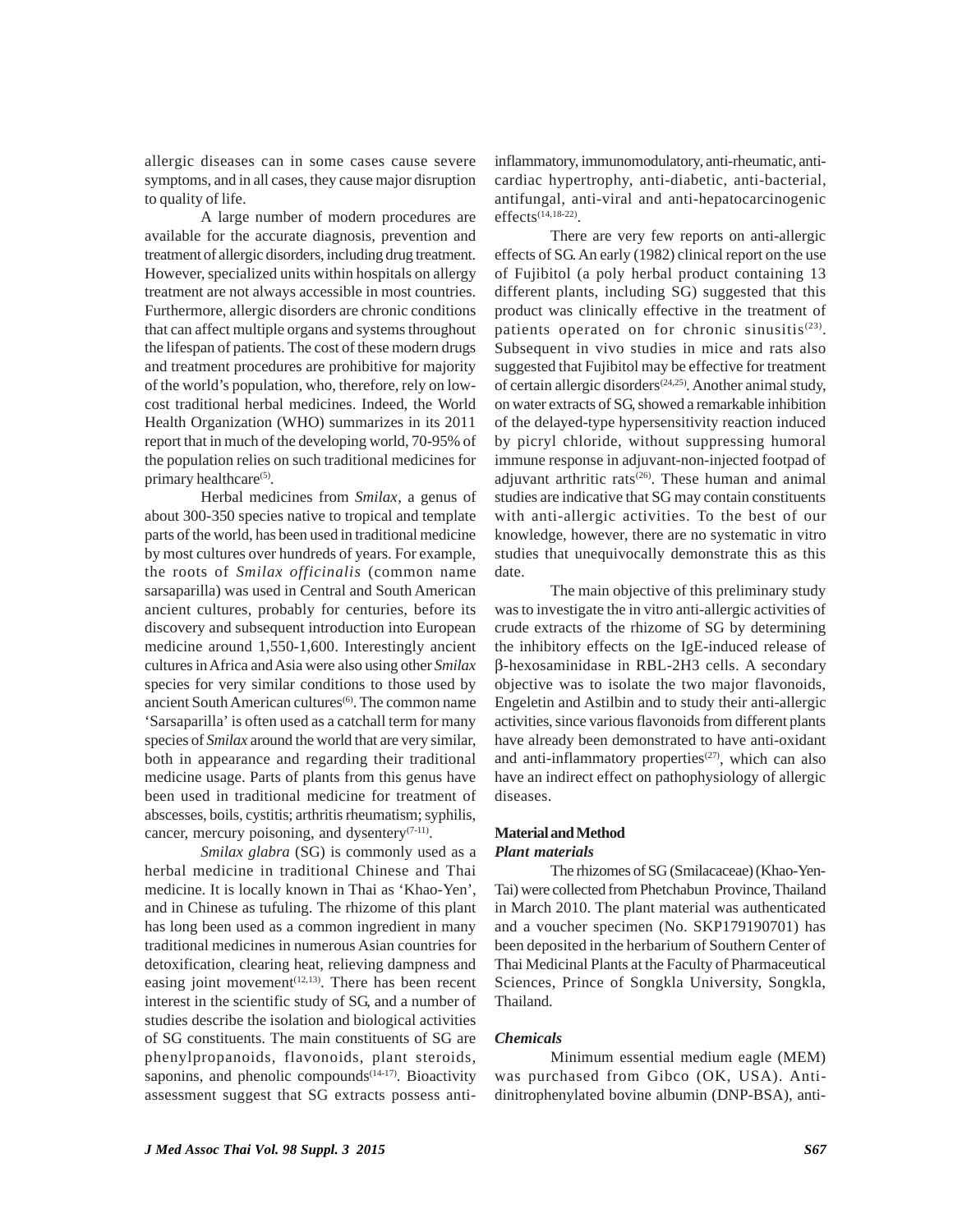DNP IgE (Monoclonal Anti-DNP), dimethyl sulfoxide (DMSO), ketotifen fumarate, 4-Nitrophenyl N-acetylβ-D-glucosaminide (PNAG) were purchased from Sigma (MO, USA). Fetal bovine serum (FBS), penicillinstreptomycin (P/S) and phosphate buffer saline (PBS) were purchased from Biochrom (MA, USA). Sodium bicarbonate was from Foday Hung Bhd (Kuala Lumpur, MY); Silica Gel 60 (0.063-0.200 mm), Silica Gel 60 (0.040- 0.063 mm), citric acid monohydrate was from Merck (Darmstadt, Germany); ethanol 95% (commercial grade) was from Sasol (Johannesburg, South Africa); distilled water (Milli-Q,  $\geq$ 18 Mega Ohm) was from Milford (MA, USA); 24-well and 96-well microplates were purchased from Costar Corning (VA, USA).

#### *Instruments*

Chromatographic column (5.5x90 cm, glass) was purchased from Becthai (BKK, Thailand).  $\mathrm{CO}_2$  humidified incubator was purchased from Shel lab (OR, USA). Laminar airflow cabinet was purchased from Boss tech (BKK, Thailand). Microplate reader was purchased from Bio Tek (VT, USA).

#### *Extraction*

The rhizomes of SG were washed, cut in small pieces (1x1 cm), dried at 50°C (24 hours), ground into a 40 mesh particle size powder. The powdered rhizome was macerated with 95% and 50% ethanol, and water as ethanolic extract and water extract, respectively. The dried plant material (100 g) was macerated with 95% ethanol (300 ml, SGE-95) and 50% ethanol (300 ml, SGE-50) for 72 hours at room temperature and then filtered (Whatman No. 1 paper). The solvent was evaporated using a rotary evaporator at 45°C. The water extract (SGW) was obtained by boiling dried plant material (200 g) in 300 ml of distilled water for 30 minutes, and filtered as above. The water was removed by lyophillization. The extracts were dried to constant weight in a vacuum desiccator, and stored in air-tight glass containers at -20°C until required for experimentation. The yield  $(\% w/w)$  for these is provided in Table 1.

# *Isolation of bioactive flavonoid compounds from Smilax glabra extracts*

Bioassay-guided fractionation was used for isolating active flavonoid compounds. Crude ethanolic extract (50 g) was dissolved in methanol and mixed the extract with dry powder of silica gel 60 (0.063-0.200 mm) 100 g, and applied to the top of the vacuum liquid chromatographic column (VLC, 10.6x20 cm) packed with silica gel 60 (0.063-0.200 mm). The column was sequentially eluted with five solvent systems of increasing polarity; hexane (1,000 ml, F1); hexane: chloroform (1:1 v/v, 2,000 ml, F2); chloroform (2,000 ml, F3); chloroform: methanol  $(1:1 \text{ v/v}, 2,000 \text{ ml}, \text{F4})$  and methanol (2,000 ml, F5). The solvents in each of these five eluates were evaporated to dryness using a rotary film evaporatory at 45°C. These extracts were dried to constant weight in a vacuum desiccator and stored at

**Table 1.** Percent inhibition at various concentrations and IC<sub>50</sub> values<sup>a</sup> of *Smilax glabra* extracts on the release of β-hexosaminidase from RBL-2H3 cells

| Sample        | Yield<br>$(\% w/w)$ | Inhibition $(\% )$ at various concentrations ( $\mu$ g/ml) |                |                |                | $IC_{50}(\mu g/ml)$                    |
|---------------|---------------------|------------------------------------------------------------|----------------|----------------|----------------|----------------------------------------|
|               |                     |                                                            | 10             | 50             | 100            |                                        |
| <b>SGE-95</b> | 8.65                | $42.87 + 2.62$                                             | 58.07+4.31     | $78.14 + 1.16$ | $76.67 + 1.78$ | $5.74 + 2.44$                          |
| $SGE-50$      | 11.64               | $24.84 + 9.78$                                             | $37.12 + 4.02$ | $60.95 + 4.72$ | $65.66 + 5.33$ | $23.54 + 4.75$                         |
| <b>SGW</b>    | 15.92               | NT                                                         | NT             | NT             | $33.56 + 3.46$ | >100                                   |
| $SG-F1$       | 0.03                | NT                                                         | NT             | NT             | <b>NT</b>      | <b>NT</b>                              |
| $SG-F2$       | 0.19                | NT                                                         | NT             | NT             | NT             | NT                                     |
| $SG-F3$       | 0.69                | NT                                                         | NT             | NT             | <b>NT</b>      | <b>NT</b>                              |
| SG-F4         | 82.88               | $32.58 + 6.16$                                             | $51.05 + 3.45$ | $76.28 + 1.40$ | 83.86+0.66     | $9.12 + 1.72$                          |
| $SG-F5$       | 14.56               | $15.86 + 6.90$                                             | $29.50 + 3.28$ | $59.96 + 1.42$ | $69.08 + 5.40$ | $30.47 + 3.80$                         |
| Ketotifen     |                     | $14.89 + 0.69$                                             | $29.46 + 1.96$ | $72.77+0.90$   | $89.11 + 1.43$ | $25.06 + 2.02$<br>$(58.90 \text{ µM})$ |

<sup>a</sup> Each value represents the mean  $\pm$  SEM of three determination. % w/w of SGE95, SGE-50 and SGW are as percentage of starting dried powered rhizome. % w/w of SG-F1 to SG-F5 are as percentage of dried SGE-95 crude extract.  $NT = not test$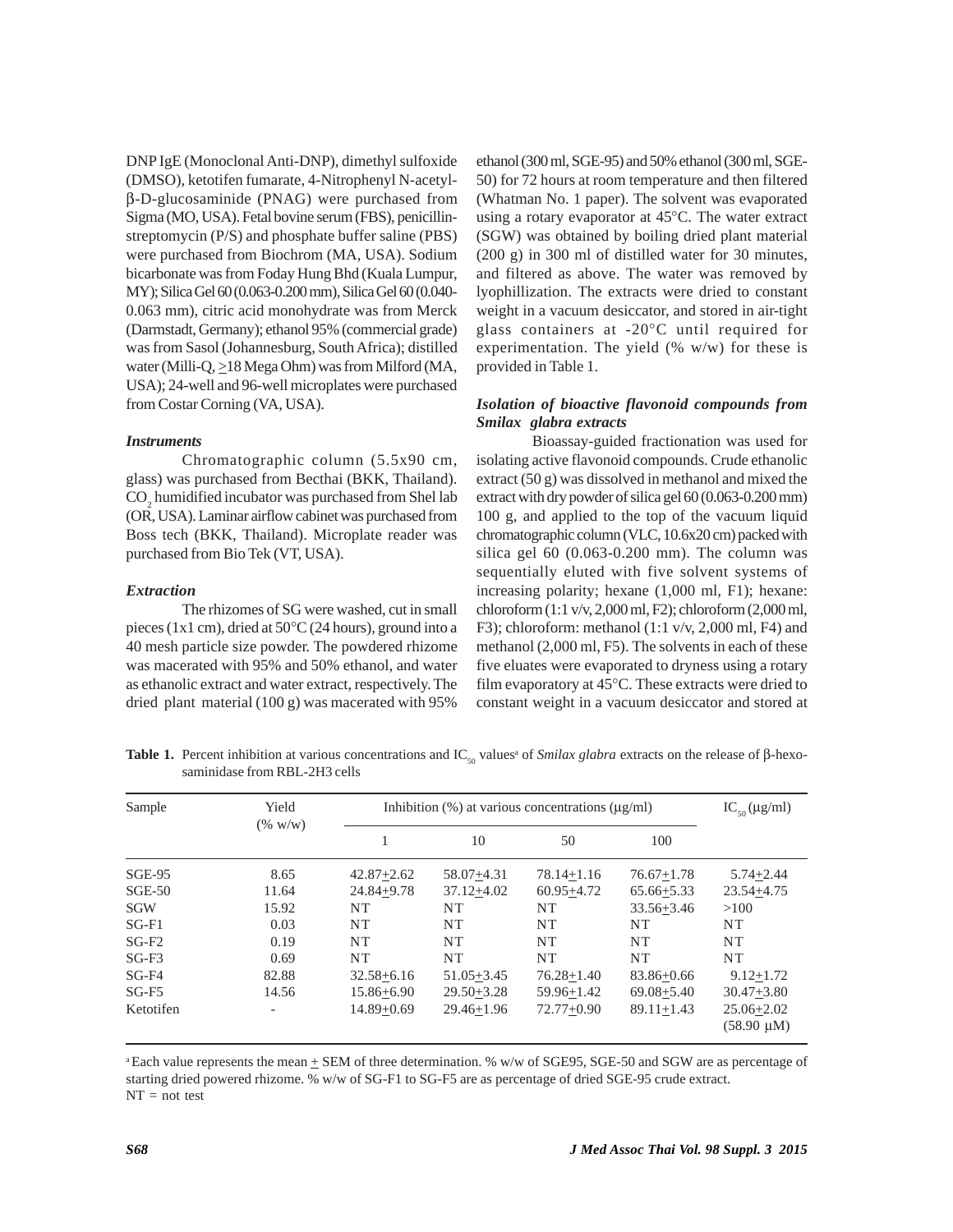-20°C in air-tight glass containers until required. The % yields (w/w) of these semi-pure extracts F1-F5 are given in Table 1.

The anti-allergic activity of each fraction was tested as described below. Fraction SG-F4 which showed the highest anti-allergic activity (IC<sub>50</sub> = 9.12)  $\mu$ g/ml), and the highest yield (82.88% w/w of starting weight of crude extract), was selected for the isolation of pure compounds by standard column chromatography. Fraction SG-F4 (5 g) was chromatographed over 150 g of silica gel 60 (0.040-0.063 mm) using 1,000 ml of chloroform: methanol (1:1 v/v). Fractions (10 ml) were collected and examined by thin layer chromatography (TLC), with detection of compounds using anisaldehyde spraying reagent. Fractions showing the same TLC patterns were combined. Five separate combined fractions (A-E) were obtained from pooling fractions 1-3, 4-5, 7-20, 21-45, 46-100 and the yields of semi-pure extracts on evaporation of solvents were 0.04, 0.08, 3.63, 0.73, and 0.53 g, respectively. Fraction C (from combined fractions 7-20, 3.63 g) was re-chromatographed over 150 g of silica gel 60 (0.040-0.063 mm) using a chloroform and methanol gradient and collection of 5 ml fractions as follows; chloroform: methanol 8:2 (1,500 ml), 6:4 (500 ml), 4:6 (500 ml), 2:8 (300 ml) and methanol (300 ml), respectively. Combined fractions 18-27, 28-35 afforded two dried extracts, with yields of 0.018 and 0.43 g, respectively. The first (0.018 g) was subjected to recrystallisation using methanol to afford compound 1. The second (0.43 g) was re-chromatographed over 70 g of silica gel 60 (0.040-0.063 mm) using 9:3:0.5 chloroform: methanol: water and afforded compound 2. Compound  $1(2.5 \text{ mg}, 13.89\%$ , w/w) was a yellow-brown amorphous powder, and compound 2 (21.1 mg, 4.91%, w/w) was obtained as white crystals when crystallized from methanol. The structures of the isolated compounds (Fig. 1) were established by comparing the  $\mathrm{H}$  and  $\mathrm{^{13}C}$  NMR, and other spectral data with those previously reported. They were also compared with authentic compounds, kindly provided by Dr. Srisopa Reuangnoo<sup>(28)</sup>. Purity was ensured by chromatography using three TLC solvent systems. Compound 1 had identical <sup>1</sup>H and <sup>13</sup>C NMR spectral to that of Engeletin, and compound 2 was identified by the same methods and concluded to be Astilbin.

#### *Anti-allergic activity*

RBL-2H3 rat basophilic leukemia cells [cell No. CRL-2256 from American Type Culture Collection (ATCC CRL-2256)] were cultured in MEM medium supplemented with 15% FBS, penicillin 100 units/ml and streptomycin 100 μg/ml. The cells were maintained at 37°C in a 5%  $CO_2$  atmosphere with 95% humidity. The cells were harvested with 0.05% trypsin-EDTA and diluted to a suspension in fresh medium before plating for experiments as detailed below.

## *Inhibitory effects on the release of* β*-hexosaminidase (*β*-HEX) from RBL-2H3 cells*

Inhibitory effects of extracts on the release of β-hexosaminidase from RBL-2H3 cells was evaluated by a modified method as previously reported $(29)$ . Briefly, RBL-2H3 cells were seeded in 24-well plates at a concentration of  $2x10^5$  cells/well and allowed to adhere for 1-2 h at 37 $^{\circ}$ C in 5% CO<sub>2</sub>. The cells were then sensitized with 0.45 μg/ml anti-DNP-IgE and incubated 24 h at 37 $^{\circ}$ C in 5% CO<sub>2</sub>. The cells were then washed twice with 400 μl of Siraganian buffer [buffer A, 119 mM NaCl, 5 mM KCl, 5.6 mM glucose, 0.4 mM  $MgCl<sub>2</sub>$ , 1 mM CaCl<sub>2</sub>, 25 mM piperazine-N, N'-bis (2ethanesulfonic acid, PIPES), 0.1% bovine serum albumin (BSA) and 40 mM NaOH, pH 7.2] and then incubated in 160 μl of Siraganian buffer for 10 min at 37°C. After that, 20 μl of sample solution was added to each well and incubated for 10 min, followed by addition of 20 μl of stimulant (DNP-BSA, final concentration 10 μg/ml) at 37°C for 20 min to stimulate the cells to degranulate. The supernatant was transferred into a 96-well plate and incubated with 50 μl of substrate (1 mM *p*-nitrophenyl-*N*-acetyl-β-D-glucosaminide) in 0.1 M citrate buffer (pH 4.5) at 37°C for 1 h. The reaction was stopped by adding 200 μl of stop solution (0.1 M  $\text{Na}_2\text{CO}_3/\text{NaHCO}_3$ , pH 10.0). The absorbance was measured with a microplate reader at 405 nm. The inhibition  $%$ ) of the release of β-hexosaminidase by the samples was calculated by the following equation, and  $IC_{50}$  values were graphically determined.

$$
Inhibition (%) = 1 - \frac{T-B-N}{C-N} \times 100
$$

Control (C) was DNP-BSA (+) and test sample (−); test  $(T)$  was DNP-BSA  $(+)$  and test sample  $(+)$ ; blank  $(B)$ was DNP-BSA (−) and test sample (+); normal (N) was DNP-BSA (−) and test sample (−). Ketotifen (fumarate salt), an anti-allergic drug, was used as a reference standard.

#### *Statistical analysis*

The results were expressed as the mean  $+$ SEM of three determinations at each concentration for each sample. The  $IC_{50}$  values were calculated using the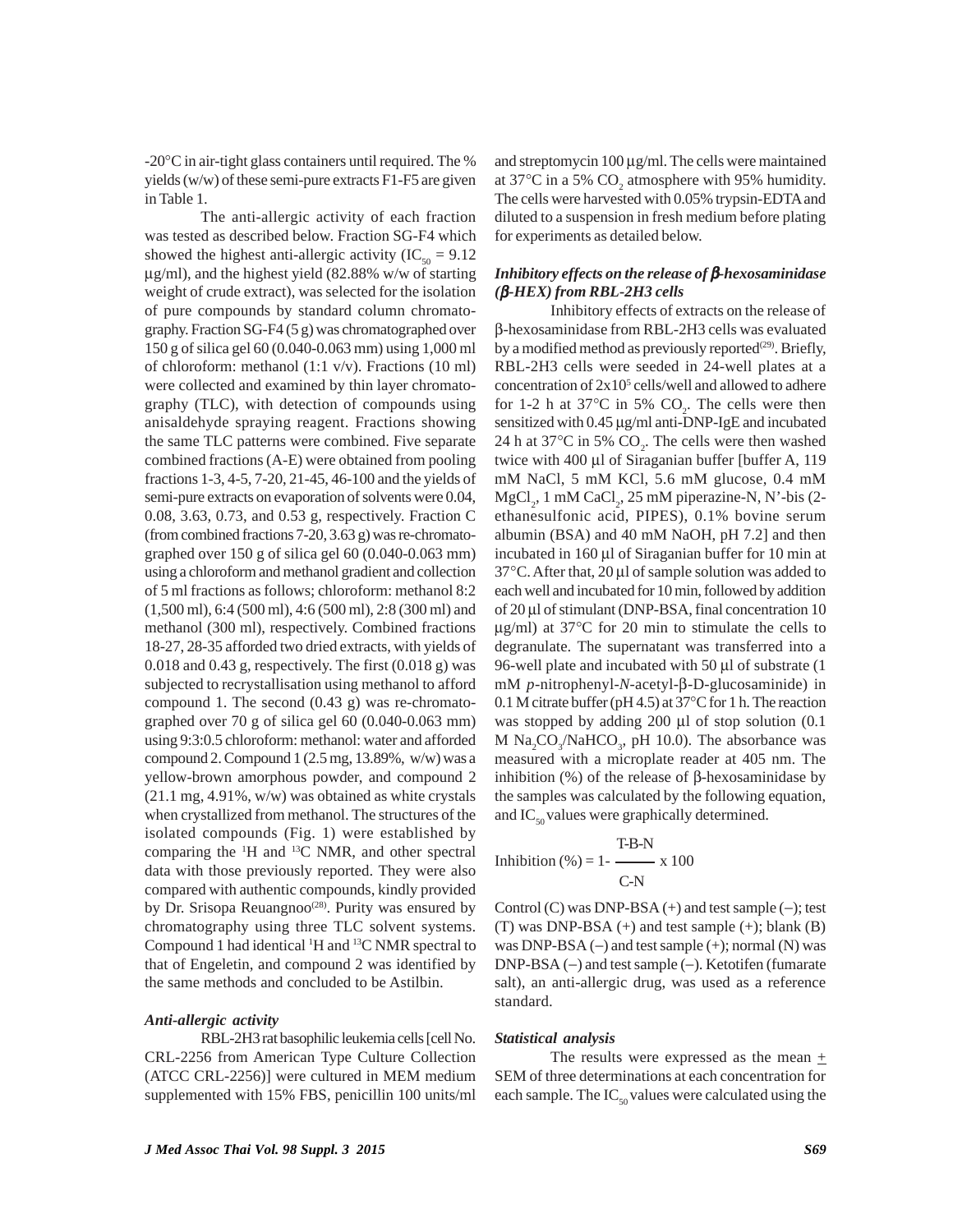Prism program version 4.03 (Graphpad, San Diego, California).

## **Results**

# *Isolated pure flavonoid compounds from the ethanolic extract of Smilax glabra*

# *Compound 1 (Fig. 1, Engeletin)*

 $C_{21}H_{22}O_{10}$  (2.5 mg, 13.89% w/w of fractions 18-27) was a yellow-brown amorphous powder. It showed HREIMS m/z [M]+434.1204 (Calc. for  $C_{21}H_{22}O_{10}$ 434.1204), specific optical rotation  $[\alpha]$  D = +11.50 (c 0.20, MeOH), UV (MeOH) λmax (logε) 329.80 (4.76), 292.50 (5.30), 217.92 (5.46) nm, IR (KBrdisc) λmax 3,369.91, 2,922.50, 1,638.73, 1,587.09, 826.56 cm-1(12). The  ${}^{1}$ H-NMR (500 MHz in CDCl<sub>3</sub>) and  ${}^{13}$ C-NMR (125  $MHz$  in  $CDCl<sub>3</sub>$ ) spectra were identical to those reported for Engeletin $^{(28)}$ .

## *Compound 2 (Fig. 1, Astilbin)*

 $C_{21}H_{22}O_{11}$  (21.1 mg, 4.91% w/w of fractions 28-35) was a white crystalline solid and was the major compound. It showed EI-MS m/z 450.1167 (Calc for  $C_{21}H_{22}O_{11}$  450.1167), specific optical rotation [ $\alpha$ ] D =  $-2.92$  (c = 0.25, MeOH), UV (MeOH)  $\lambda$ max (log $\varepsilon$ ) 330.44 (4.41), 290.73 (4.99), 226.60 (5.02) and 214.94 (5.11) nm. IR (KBr disc) λmax 3,400.53, 2,922.50, 1,638.07, 1,601.84, 820.57 cm-1(12). The 1 H-NMR (500 MHz in CDCl<sub>3</sub>) and <sup>13</sup>CNMR (125 MHz in CDCl<sub>3</sub>) spectra were identical to those reported for Astilbin<sup> $(28)$ </sup>.

# *Inhibitory effects on the release of* β*-hexosaminidase from RBL-2H3 cells*

The inhibitory effects of *Smilax glabra* extracts and two of its flavonoid compounds on IgEinduced degranulation in sensitized RBL-2H3 cells were examined. β-HEX was used as a marker of the degranulation of RBL-2H3 cells. As shown in Table 1, SGE-95 extract exhibited the most potent inhibitory activity on the release of β-HEX, with an IC<sub>50</sub> value of 5.74  $\mu$ g/ml, followed by SG-F4 (IC<sub>50</sub> = 9.12  $\mu$ g/ml), SGE-50 (IC<sub>50</sub> = 23.54 μg/ml) and SG-F5 (IC<sub>50</sub> = 30.47 μg/ml).



**Fig. 1** Chemical structures of compound 1 and 2 isolated from *Smilax glabra.*

In contrast, SGW had no measurable activity  $(IC_{50} >100$ μg/ml). The anti-allergic activities of SGE-95, SG-F4 and SGE-50 were significantly higher than that of ketotifen, a reference standard (IC<sub>50</sub> = 25.06 μg/ml, 58.90 μM), whereas that of SG-F5 was slightly lower than Ketotifen and the other samples.

The two flavonoid compounds, Engeletin (compound 1) and Astilbin (compound 2) (Fig. 1) were isolated from the VLC fraction SG-F4. Their anti-allergic activities are shown in Table 2. Engeletin possessed low anti-allergic activity with an IC<sub>50</sub> value of 97.46 μg/ ml (224.36  $\mu$ M), whereas Astilbin was inactive (IC<sub>50</sub>) >100 μg/ml), compared with the reference standard, ketotifen (IC<sub>50</sub> = 25.06 μg/ml, 58.90 μM).

The results clearly show that the ethanolic extracts of *Smilax glabra* exhibit much higher antiallergic activities than ketotifen. The 95% ethanolic extract activity was the highest anti-allergic activity in this study, about 5 fold higher than for ketotifen. In addition, fraction SG-F4 not only showed higher antiallergic effect than ketotifen, but it also showed higher effect than the 50% ethanolic extract. However, antiallergic activity of fraction SG-F5 was similar to that of ketotifen.

It is interesting to note that the activities of the pure Engeletin and Astilbin were very low or negligible, compared to SG-F4, the semi-pure fraction  $(IC_{50} 9.12 \pm 1.72 \,\mu g/ml)$  from which these two compounds were isolated. Clearly, activity is lost when SG-F4 is subjected to further purification.

#### **Discussion**

Anti-allergic activity of *Smilax glabra* extracts and pure constituents were tested by measuring their inhibitory effects on the release of β-hexosaminidase in IgE-sensitised and DNP-BSA stimulated rat basophilic leukemia RBL-2H3 cells. Direct measurement of histamine is complicated so the method for testing anti-allergic activity is the inhibitory effect on the release of β-hexosaminidase. β-hexosaminidase (β-HEX) is the enzyme which is released along with histamine when allergy occurs $(30)$ .

The results revealed that the water extract of SG had no anti-allergic activity  $(IC_{50} > 100 \,\mu\text{g/ml})$  in this study which is type I hypersensitivity testing. Previous in vivo study in rats has reported that water extracts of *Smilax glabra* selectively inhibited the effector phase of the delayed-type hypersensitivity reaction<sup> $(31)$ </sup>.

The 95% ethanolic extract possessed the highest inhibition against release of β-hexosaminidase, followed by SG-F4, SGE-50 and SG-F5 (IC $_{50}$  = 5.74, 9.12,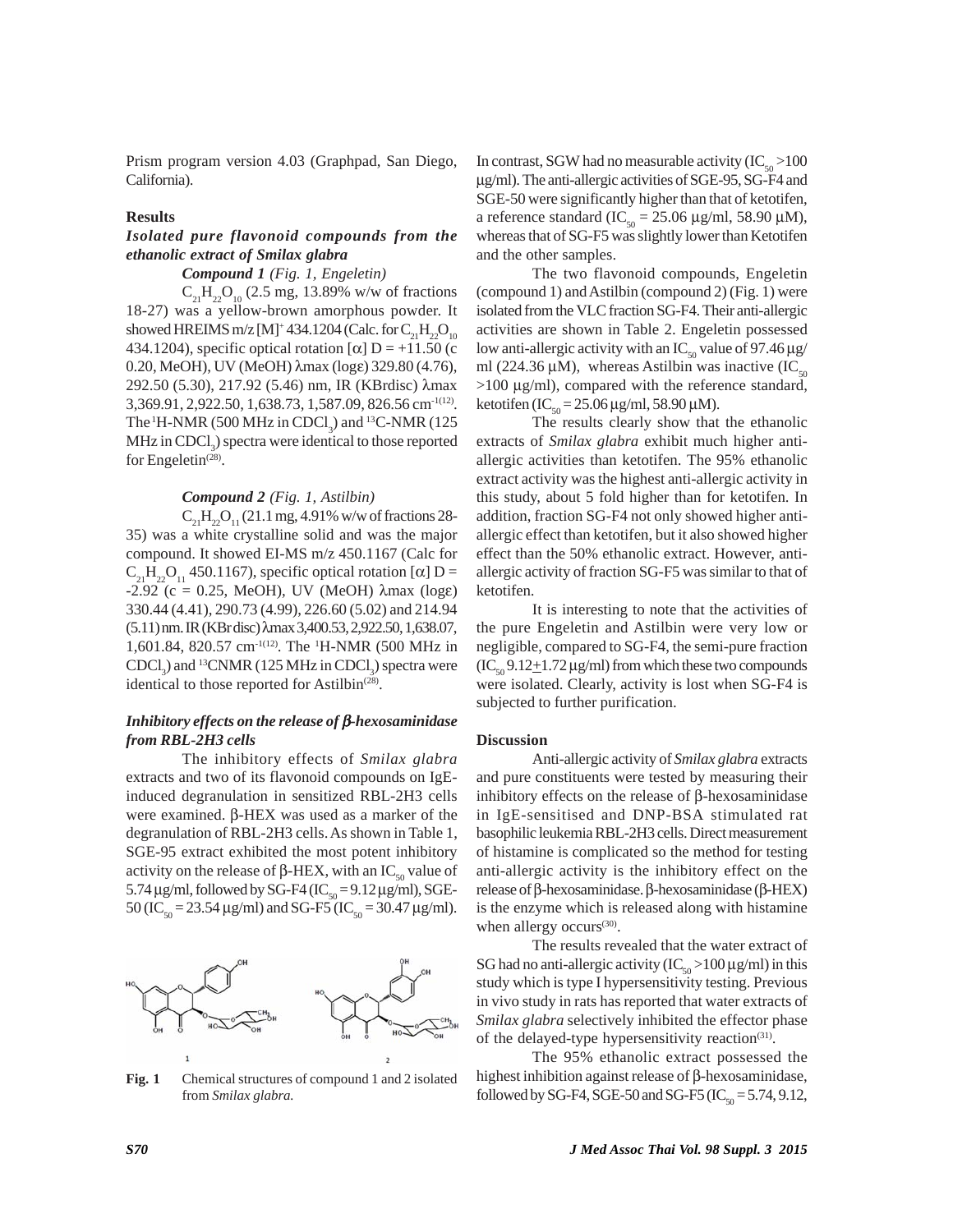| Sample                | Inhibition $(\% )$ at various concentrations $(\mu \varrho/m)$ |                                  |                              |                                  | $IC_{50}$ (µg/ml)                         |
|-----------------------|----------------------------------------------------------------|----------------------------------|------------------------------|----------------------------------|-------------------------------------------|
|                       |                                                                | 10                               | 50                           | 100                              |                                           |
| Engeletin             | $4.60 + 1.72$                                                  | $11.05 + 2.03$                   | $28.67 + 3.03$               | $51.73 + 1.54$                   | $97.46 + 2.04$<br>$(224.36 \mu M)$        |
| Astilbin<br>Ketotifen | $7.67 + 2.26$<br>$14.89 + 0.69$                                | $13.12 + 1.94$<br>$29.46 + 1.96$ | $32.74 + 7.00$<br>72.77+0.90 | $48.37 + 1.37$<br>$89.11 + 1.43$ | >100<br>$25.06 + 2.02$<br>$(58.90 \mu M)$ |

**Table 2.** Percent inhibition at various concentrations and  $IC_{50}$  values<sup>a</sup> of Engeletin and Astilbin on the release of β-hexosaminidase from RBL-2H3 cells

 $a$  Each value represents the mean  $\pm$  SEM of three determination

23.54 and 30.47 μg/ml, respectively), compared with the reference standard, ketotifen (IC<sub>50</sub> = 25.06  $\mu$ g/ml, 58.90 μM). Interestingly 95% ethanolic extract showed the highest anti-allergic activity, but this activity decreased when this crude extract was subjected to semi-purification to obtain F1-F5 semi-pure extracts. These results suggest that constituents in the 95% ethanolic extract were acting synergistically. Engeletin and Astilbin (Fig. 1), the major flavonoid compounds isolated from SG rhizome extract were also tested for anti-allergic effect. The results demonstrated that both had weak or negligible anti-allergic activity. SG extracts, like or species in *Smilax*, probably contain a wide range of constituents, including at least five flavonoids. Several of these flavonoids, plus other phenolic compounds, are likely to be acting in synergy to account for these observations.

Although Engeletin and Astilbin were apparently inactive against the enzyme activity of βhexosaminidase, they possess antioxidant and antiinflammation properties. Their anti-inflammatory activities were studied in vitro using mouse J774A.1 macrophage cells stimulated with lipopolysaccharide (LPS). Engeletin and astilbin exhibited notable inhibitory effects on interleukin  $(IL)$ -1 $\beta$  and IL-6 mRNA expression<sup>(32)</sup>. This reduction in cytokines expression may reduce the immune response and inflammatory activation. A recent study reported that both Engeletin and Astilbin exhibited inhibitory effect on prostaglandin E2 ( $PGE_2$ ) release from RAW 264.7 cells, with an IC<sub>50</sub> values of 14.4 and 19.6  $\mu$ g/ml, respectively. In in vitro studies,  $\mathrm{PGE}_2$  play an important role in enhancing IL-4 and IL-5 production<sup>(33)</sup>. These mediators, especially IL-4, releasing from the cells are involved in the late-phase reaction in type I allergy. The late-phase reaction occurs within 4-6 hours after

the early-phase reaction in type I allergy. It implies that Engeletin and Astilbin may serve as potential antiinflammatory agents in the late-phase reaction. In addition, oxidative stress plays a substantial role in the pathophysiology of allergic diseases. Exogenous of reactive oxygen species (ROS) promote the inflammatory process by inducing the release of proinflammatory mediator, such as cytokines and chemokines, and activating gene expression $(34)$ . Engeletin and Astilbin showed high antioxidant activity by the DPPH radical scavenging assay with  $EC_{50}$  of 3.9 and 2.2 µg/ml, respectively<sup>(35)</sup>. Moreover Engeletin and Astilbin was also studied using the lipid per-oxidation of liposome assay<sup>(35)</sup>. The  $EC_{50}$  values of Engeletin and Astilbin were found to be 1.2 and  $0.8 \mu$ g/ ml, respectively<sup>(35)</sup>.

The finding indicates that the 95% ethanolic extract of SG has the highest anti-allergic activity, but the two main flavonoid components, Engeletin and Astilbin had no anti-allergic effect. Thus, the 95% ethanolic extract of *Smilax glabra* has the potential for development as a food supplement or functional food, for treating allergic disorders. However, further studies are necessary to isolate a range of bioactive compounds from the water and ethanolic extracts of SG.

#### **Acknowledgement**

This study was in part supported by the National Research University Project of Thailand Office of Higher Education Commission (NRU). We also thank the Faculty of Medicine, Thammasat University, Thailand for providing laboratory facilities, and Professor L. A. Damani, visiting Professor at Thammasat University, for his critical comments and careful scientific editing of this manuscript.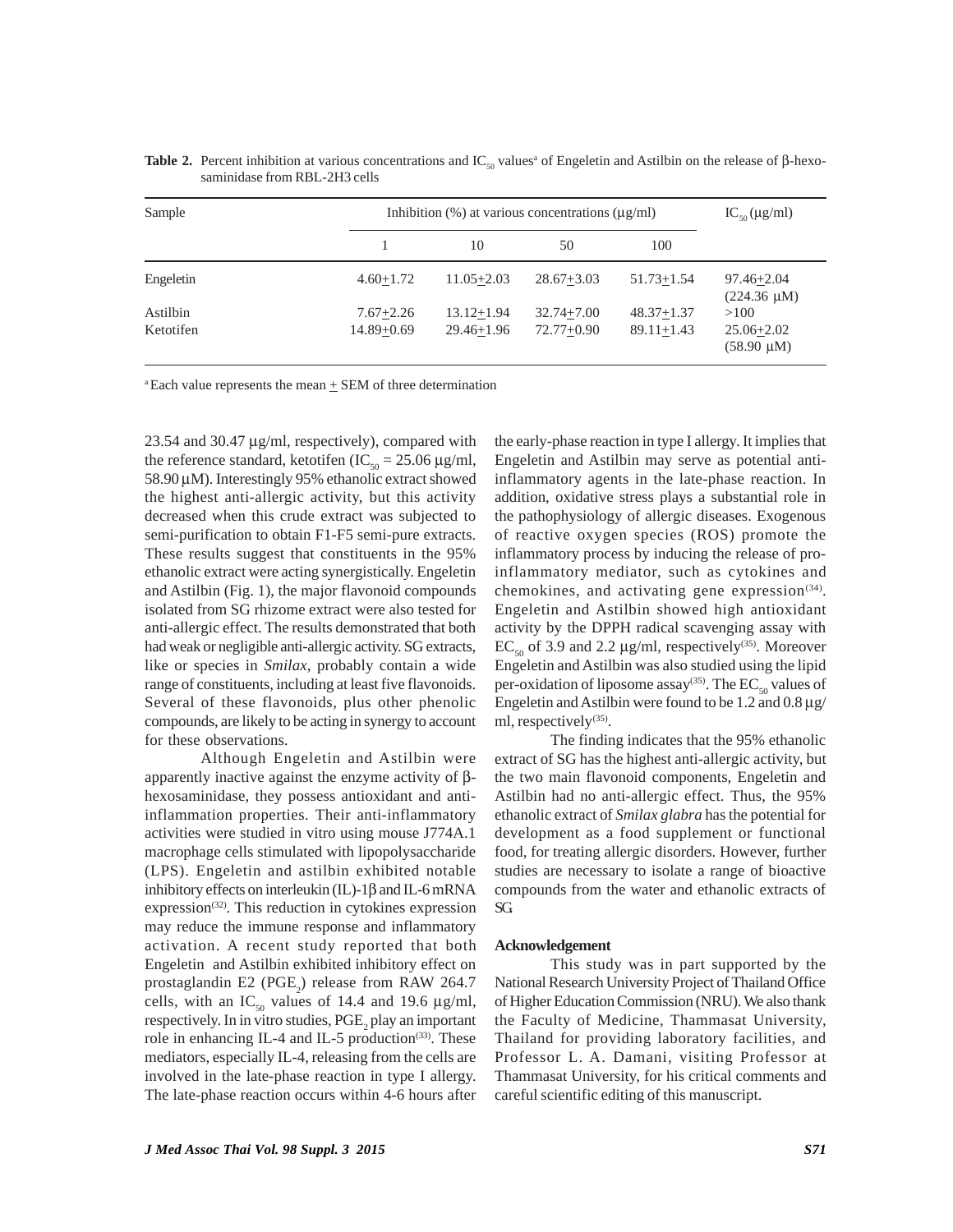## **Potential conflicts of interest**

None.

# **References**

- 1. Galli SJ, Tsai M, Piliponsky AM. The development of allergic inflammation. Nature 2008; 454: 445-54.
- 2. Pawankar R, Canonica GW, Holgate ST, Lockey RF. WAO white book on allergy 2011-2012: executive summary [Internet]. 2011 [updated 2012 Apr 23; cited 2013 Nov 27]. Available from: http:// www.worldallergy.org/publications/wao\_white\_ book.pdf
- 3. Romagnani S. The increased prevalence of allergy and the hygiene hypothesis: missing immune deviation, reduced immune suppression, or both? Immunology 2004; 112: 352-63.
- 4. Bunjean K, Sukkasem K, Noppacroh N, Yamkaew N, Janthayanont D, Theerapancharern W, et al. Prevalence of allergic rhinitis and types of sensitized allergen in adult at Wat Intaram community, Hua Raeu, Phra Nakhon Si Ayutthaya District, Phra Nakhon Si Ayutthaya Province, Thailand. J Med Assoc Thai 2012; 95 (Suppl 5): S63-8.
- 5. Robinson MM, Zhang X. The World medicines situation [Internet]. 2011. [cited 2013 Nov 27]. Available from: http://www.who.int/medicines/ areas/policy/world\_medicines\_situation/ WMS\_ch6\_wPricing\_v6.pdf.
- 6. Taylor L. The healing power of rainforest herbs. New York: Squareone; 2005.
- 7. Duke JA, Ayensu ES. Medicinal plants of China. Michigan: Algonac; 1985.
- 8. Fogarty JE. A Barefoot Doctor's manual. Marblemount, WA: META; 1974.
- 9. Yeung HC. Handbook of Chinese herbal formulas. 2nd ed. Taos, NM: Redwing Book; 1985.
- 10. Bown D. Encyclopedia of herbs and their uses. London: DK Publishing; 1995.
- 11. Kariyone T. Atlas of medicinal plants. Osaka, Japan: Takeda Chemical Industries; 1971.
- 12. Song L, Wu Y, Hu L, Zhang G, Xu G, Xiao P, et al. Zhong Hua Ben Cao. Shanghai, China: Shanghai Scientific Technologic Publisher. China Herbal 1999; 5: 859-67.
- 13. PRC PCo. In Pharmacopoeia of the People's Republic of China. Beijing, China: Chinese Medicine Science and Technology; 2010.
- 14. Zhang QF, Zhang ZR, Cheung HY. Antioxidant activity of Rhizoma Smilacis Glabrae extracts and its key constituent-astilbin. Food Chem 2009; 115:

297-303.

- 15. Chen L, Yin Y, Yi H, Xu Q, Chen T. Simultaneous quantification of five major bioactive flavonoids in Rhizoma smilacis glabrae by high-performance liquid chromatography. J Pharm Biomed Anal 2007; 43: 1715-20.
- 16. Yiqing L, Yanghua Y, Haifeng T, Kai X. Studies on the chemical constituents of Glabrous greenbrier (Smilax glabra). Chinese Traditional and Herbal Drugs 1996; 27: 712-4.
- 17. Xu S, Shang MY, Liu GX, Xu F, Wang X, Shou CC, et al. Chemical constituents from the rhizomes of Smilax glabra and their antimicrobial activity. Molecules 2013; 18: 5265-87.
- 18. Shou Q, Pan S, Tu J, Jiang J, Ling Y, Cai Y, et al. Modulation effect of Smilax glabra flavonoids on ryanodine receptor mediated intracellular Ca2+ release in cardiomyoblast cells. J Ethnopharmacol 2013; 150: 389-92.
- 19. Solomon Raju BG, Ganga Rao B, Manju Latha YB. Antidiabetic activity of Smilax china roots in alloxan-induced diabetic rats. Pharm Tech Res 2012; 4: 369-74.
- 20. Galhena PB, Samarakoon SR, Thabrew MI, Weerasinghe GA, Thammitiyagodage MG, Ratnasooriya WD, et al. Anti-inflammatory activity is a possible mechanism by which the polyherbal formulation comprised of Nigella sativa (Seeds), Hemidesmus indicus (Root), and Smilax glabra (Rhizome) mediates its antihepatocarcinogenic effects. Evid Based Complement Alternat Med 2012; 2012: 108626.
- 21. Ooi LS, Wong EY, Chiu LC, Sun SS, Ooi VE. Antiviral and anti-proliferative glycoproteins from the rhizome of Smilax glabra Roxb (Liliaceae). Am J Chin Med 2008; 36: 185-95.
- 22. Mendsaikhan Z, Gan-Urnuh B, Olzvoi T, Doljinsuren D, Purevjav M, Ariunaa Z, et al. Preliminary results of smilax glabra remedy usage for reumatoid patients. Mongolian Med 2009; 3: 70-3.
- 23. Toriyama Y. A Clinical Study of Fuji-Bitol in Patients operated on for Paranasal Sinusitis. Practica Oto-Rhino-Laryngologica 1982; 75: 1867-73.
- 24. Kakimoto M, Takasugi N, Fuwa T, Saito H, Sugimoto Y, Kamei C. Effects of fujibitol, a remedy for nasal symptoms of immediate and delayed type allergic reactions. Methods Find Exp Clin Pharmacol 1999; 21: 353-6.
- 25. Kakimoto M, Sugimoto Y, Harada M, Kobayashi Y, Okuma C, Taga C, et al. Effects of fujibitol, a remedy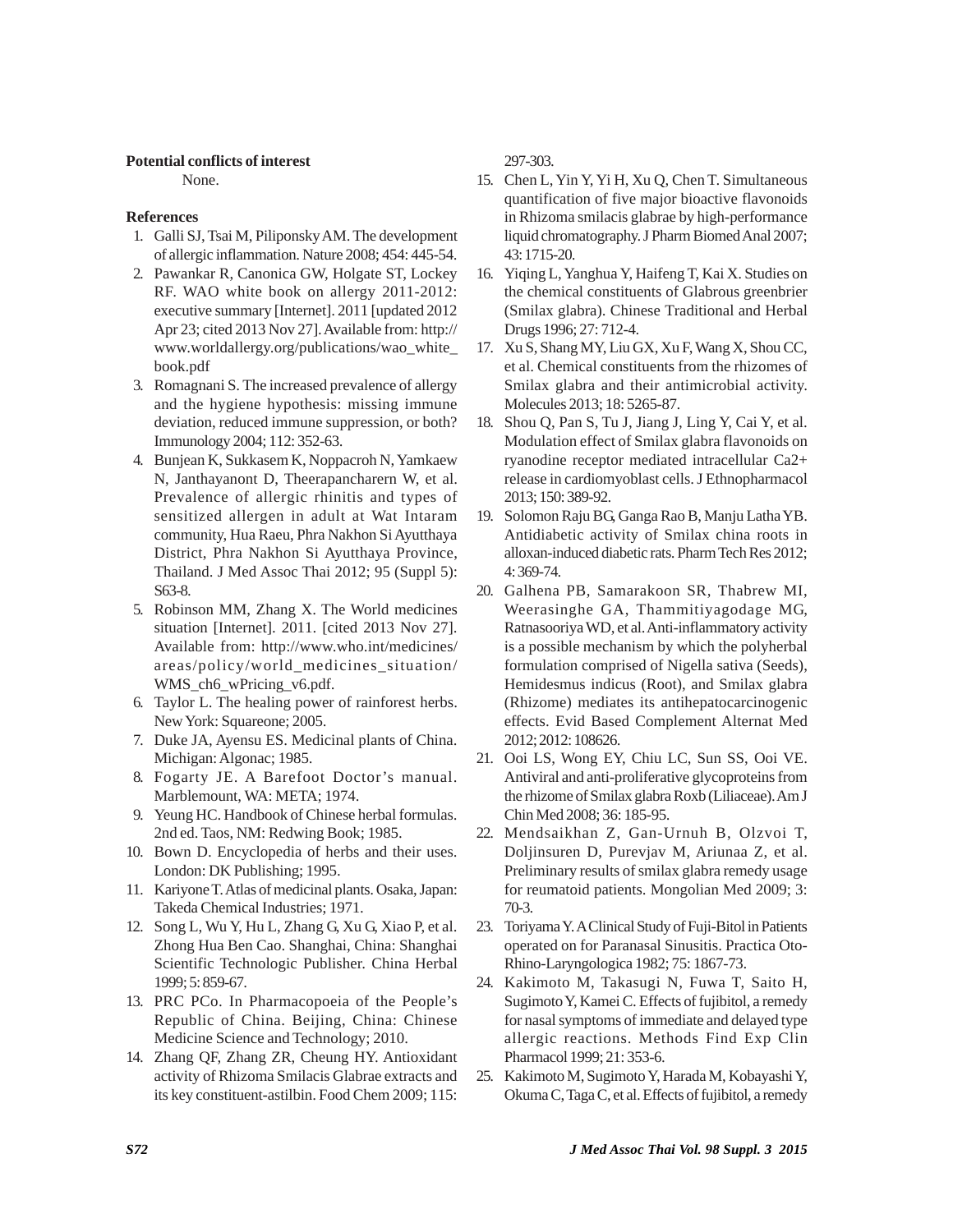for nasal symptoms, on experimental allergic rhinitis in rats. Biol Pharm Bull 2000; 23: 1055-8.

- 26. Jiang J, Xu Q. Immunomodulatory activity of the aqueous extract from rhizome of Smilax glabra in the later phase of adjuvant-induced arthritis in rats. J Ethnopharmacol 2003; 85: 53-9.
- 27. Kumar S, Pandey AK. Chemistry and biological activities of flavonoids: an overview. Scientific World Journal 2013; 2013: 162750.
- 28. Ruangnoo S, Jaiaree N, Makchuchit S, Panthong S, Thongdeeying P, Itharat A. An in vitro inhibitory effect on RAW 264.7 cells by anti-inflammatory compounds from Smilax corbularia Kunth. Asian Pac J Allergy Immunol 2012; 30: 268-74.
- 29. Lim H, Lee SY, Lee KR, Kim YS, Kim HP. The Rhizomes of Acorus gramineus and the Constituents Inhibit Allergic Response In vitro and In vivo. Biomol Ther (Seoul ) 2012; 20: 477-81.
- 30. Yodsaoue O, Cheenpracha S, Karalai C, Ponglimanont C, Tewtrakul S. Anti-allergic activity of principles from the roots and heartwood of Caesalpinia sappan on antigen-induced betahexosaminidase release. Phytother Res 2009; 23:

1028-31.

- 31. Jiang J, Wu F, Lu J, Lu Z, Xu Q. Anti-inflammatory activity of the aqueous extract from Rhizoma smilacis glabrae. Pharmacol Res 1997; 36: 309-14.
- 32. Huang H, Cheng Z, Shi H, Xin W, Wang TT, Yu LL. Isolation and characterization of two flavonoids, engeletin and astilbin, from the leaves of Engelhardia roxburghiana and their potential antiinflammatory properties. J Agric Food Chem 2011; 59: 4562-9.
- 33. Fedyk ER, Phipps RP. Prostaglandin E2 receptors of the EP2 and EP4 subtypes regulate activation and differentiation of mouse B lymphocytes to IgEsecreting cells. Proc Natl Acad Sci U S A 1996; 93: 10978-83.
- 34. Lee IT, Yang CM. Role of NADPH oxidase/ROS in pro-inflammatory mediators-induced airway and pulmonary diseases. Biochem Pharmacol 2012; 84: 581-90.
- 35. Itharat A, Kejik R, Tewtrakul S, Watanaperomskul C. Antioxidant and anti-HIV-1 integrase compounds from *Smilax corbularia* Kunth. Planta Med 2007; 73: 996-7.